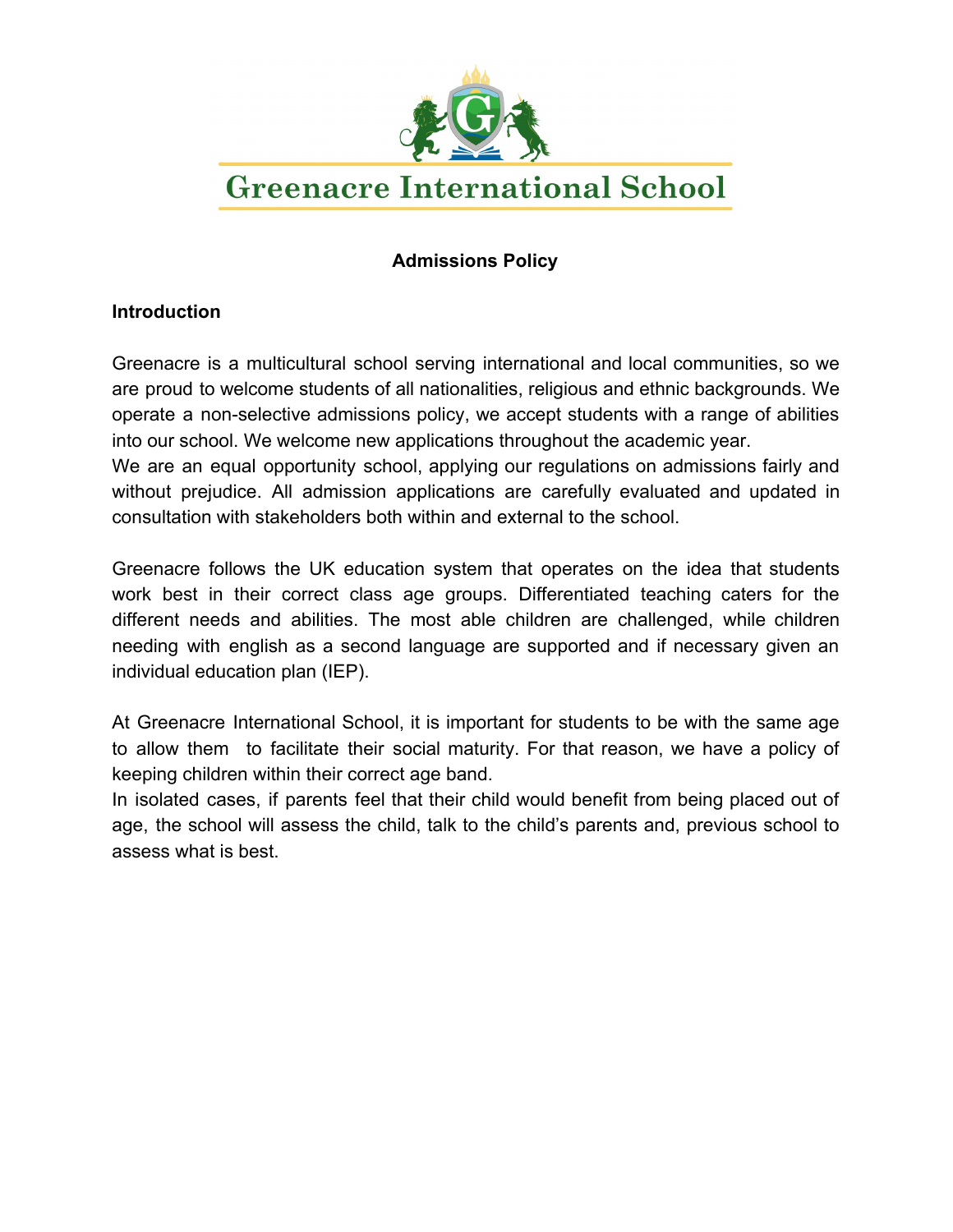

# **Greenacre International School**

## **Admissions Procedures**

After contacting our admissions team it is advised that you arrange a tour of the school and its facilities. Our admissions procedures are described in four stages as stated below.

#### **Stage 1 - Contact our admissions team (info@samuigreenacreschool.com)**

As soon as you contact our admissions team they will answer your immediate questions and direct you to the appropriate person to arrange a tour of the school.

#### **Stage 2 - Arrange a visit to the school**

It is helpful if your children are able to accompany you on your first visit to Greenacre International School, but we understand if this is not possible. However, we advise that your children come visit the school prior to their first day to make their transition as easy and comfortable as possible.

The first visit should answer all your questions and we will explain as best we can the essentials:

- the admissions procedure including documents,
- level of English (if your child does not have English as a first language, he/she will meet with our EAL specialist),
- our school facilities, vision and ethos,
- total payments due, stating refund and notice requirements,
- next steps.

We will provide you with all the documents needed to make your decision to join our school including the school calendar. You will then be given the contact information of our Headmaster, Mr Dara Nagle to arrange a time that suits you.

Our Headmaster will be able to guide you through the UK school system and advise you on class placement. Only the Headmaster can confirm such details after receipt of the formal application and following initial assessments.

If you wish to continue the application process, the following documents must be submitted to the admissions team:

- a completed Greenacre Application Form;
- copies of your children's latest school reports (preferably translated into English where possible) and any other relevant details such as examination results;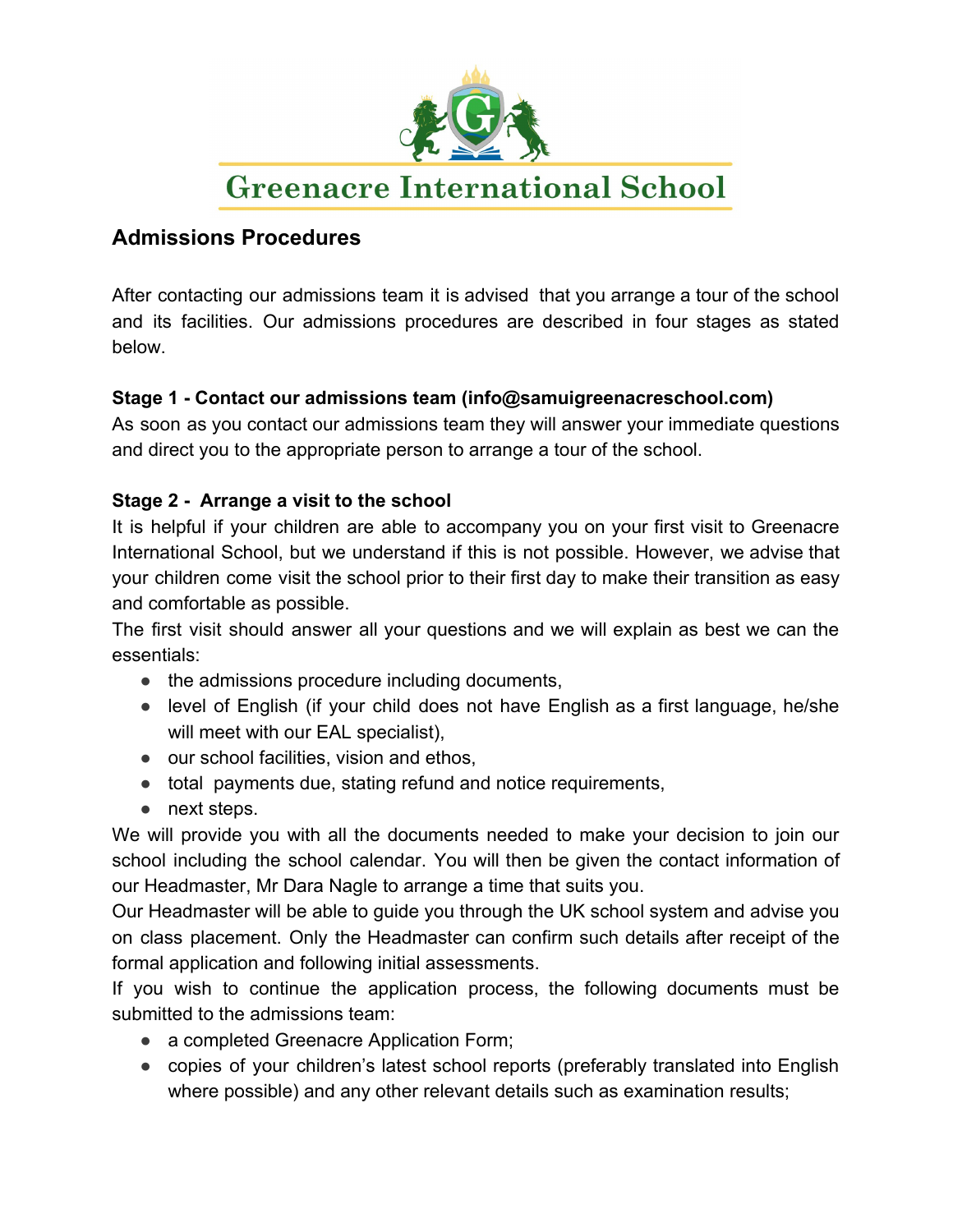

# **Greenacre International School**

- a copy of your child's birth certificate or Thai ID card
- 2 copies of a recent passport size photograph (4cm x 6cm) of each applicant;
- a photocopy of the passport of the father, mother and children.
- Copy of your child's accident insurance card (if applicable).
- Copy of work permit of father or mother (if applicable).
- Signed photographic consent form.

### **Stage 3 – Admission to the school and payment made**

Your acceptance of the offer should be made prior to your child starting school. The payment of school fees, a 10,000 Baht bond and 5,000 Baht registration fee for each constitutes your acceptance of a place.

At this stage you will receive a confirmation email from our accounts team to arrange payment and be issued with an invoice.

### **Stage 4 - Class teacher informed and first day**

As soon as we have confirmation of registration the class teacher will be informed. Please arrive by 8:30am on the first day and inform the office of your presence. All students will be monitored for their academic ability in the first two weeks as well as assessing their social interaction with their peers. Our main aim to evaluate and assess how able your child is to access the whole school curriculum and if their learning needs can be met by us.

All students from Year 1 and up will undergo phonics screening and an English test will be set for students in year 3 and above. It is important that we have a baseline assessment to check the level of attainment for each student at Greenacre International School.

The Headmaster will meet all prospective students and during the admissions process to check in with them and see how their experience of our school is going.

**Please note**: In some cases not all of these steps are possible or appropriate for your situation. Please let our admissions team know and we will happily talk with you about how best to adapt our admissions process to suit you and your family's needs.